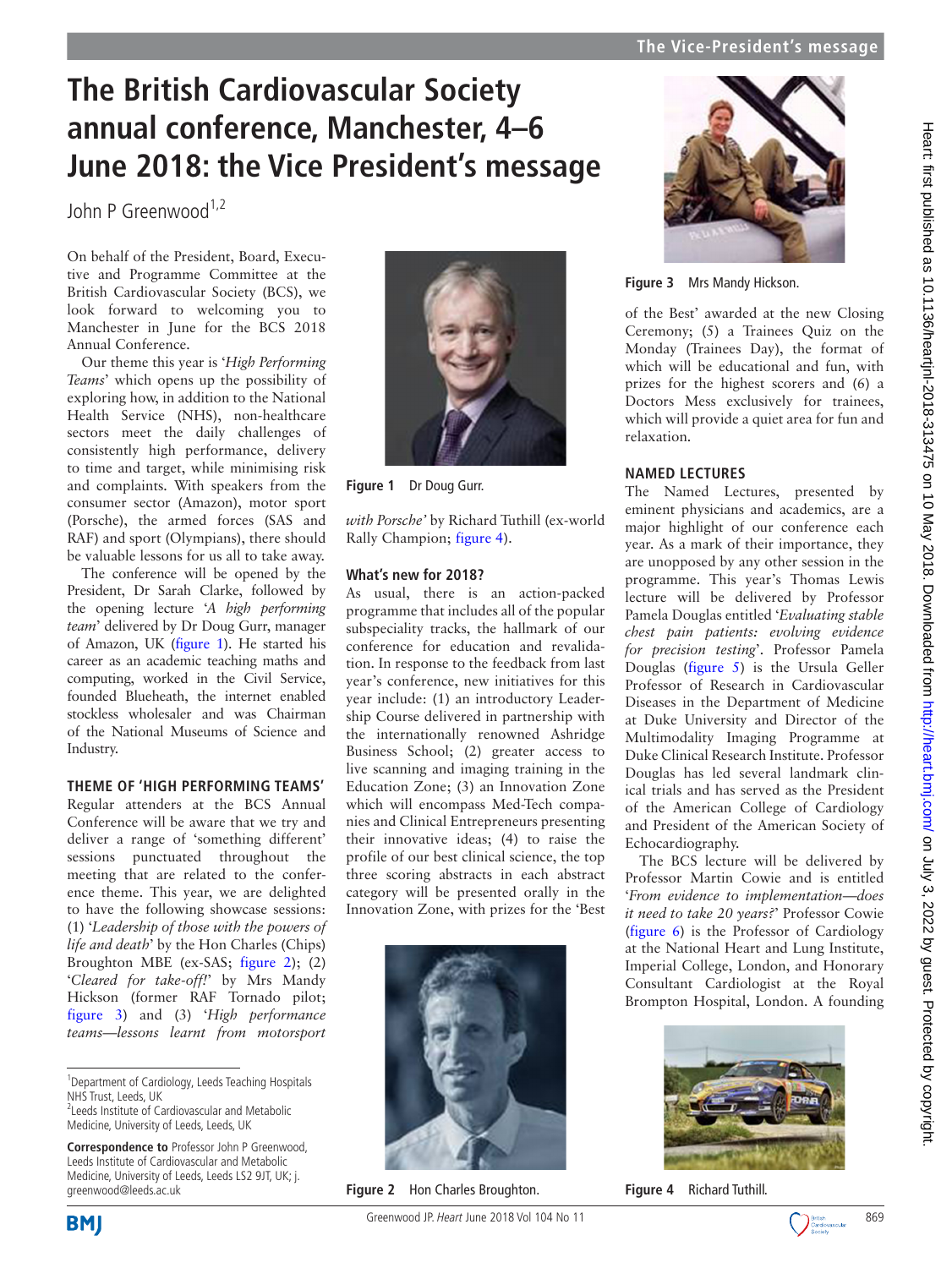

**Figure 5** Prof Pamela Douglas.

<span id="page-1-0"></span>member and a past chairman of the British Society for Heart Failure, Professor Cowie has also been a Board member (and Chair of the Education Committee) of the Heart Failure Association of the European Society of Cardiology (ESC).

Finally, organised by the British Society of Cardiovascular Research and the British Atherosclerosis Society, the John French lecture will be delivered by Dr Sarah De Val (Oxford) ([figure](#page-1-2) 7) and is entitled '*An enhancer-based approach for studying blood vessels in development and disease*'. Dr De Val gained her PhD in Genetics and did postdoc studies at the University of California's Berkeley campus and the University of California San Francisco. She now leads a research group at the Ludwig Institute for Cancer Research at the University of Oxford, where she works on gene regulation to control the growth of blood vessels into solid tumours.

#### **Collaboration with the British Heart Foundation (BHF)**

Our growing partnership with the British Heart Foundation (BHF) continues in 2018. Professor Sir Nilesh Samani, BHF Medical Director, will facilitate the 'Benchto-Bedside' session on 'New biomarkers and diagnostics for precision cardiovascular medicine'. This session will consist



**Figure 6** Prof Martin Cowie.



**Figure 7** Dr Sarah De Val.

<span id="page-1-2"></span>of four talks, focusing on potential novel diagnostic techniques, from soluble and imaging biomarkers, through to genetic and multiomic approaches. New for 2018 will be a session dedicated to BHF Fellows, spotlighting the work of some of the country's leading academic clinical scientists. Finally, there will again be a session by the BHF Alliance, an organisation that provides learning and development opportunities for healthcare professionals who work with people affected, or at risk of, cardiovascular disease.

## **Collaboration with the British Society of Cardiovascular Research (BSCR) and British Atherosclerosis Society (BAS)**

The 'basic science track' is provided by the BSCR/BAS Spring meeting, integrated into the first 2 days of the conference. This part of the meeting is always extremely well attended and of very high quality in terms of scientific content. This year, cuttingedge sessions in cardiovascular science include (1) ageing and senescence in the cardiovascular system; (2) nanomedicine for the future diagnosis and treatment of cardiovascular disease; (3) inflammation as a link between hypertension and cardiovascular risk and (4) disease modelling in a dish. This year's translational highlight session organised jointly by the BCS, BSCR and BAS, is '*inflammation in the pathogenesis and treatment of coronary heart disease and acute coronary syndromes*'.

#### **Comprehensive coverage of all the new developments in cardiology and cardiovascular science**

If the above was not enough to whet your appetite, then the following summary of other key conference tracks and days should be:

<span id="page-1-1"></span>► *National training day:* including NSTEMI MDT-Live; Cardiology SAC Session: the European Exam in General Cardiology—what trainees and trainers need to know; Trainee Quiz; trainee Hot Topics.

- ► *Affiliated Society track:* an opportunity to update your knowledge with sessions delivered by other Affiliated Societies to your own. Or if you really can't stay away, you can go to your own Affiliated Society session—you will still learn something.
- ► *BCS 'high-performance' sessions:* including 'serious untoward incidents—how safe is your team', getting it right first time, NHS operation structure and performance, 'digital and social media for dummies how not to get struck off', women in cardiology and insights from journal editors (*Lancet*, *EHJ*, *Heart*).
- *Imaging track:* including read with the experts, abstract poster sessions, integrated imaging content in the main sessions of the programme, multimodality practical hands on training in the Education Zone, imaging hot topics.
- ► *Hackathon:* an 'innovation multidisciplinary meeting', where specialists and young entrepreneurs gather to develop solutions to common 'pinch-points' in service delivery. If you are intrigued, then check out [http://www.bcshacka](http://www.bcshackathon.com/what-is-the-bcs-hackathon/)[thon.com/what-is-the-bcs-hackathon/.](http://www.bcshackathon.com/what-is-the-bcs-hackathon/)
- ► *Clinical science and translational research in the innovations in clinical cardiology track,* including the Michael Davies Early Career Award.
- ► *Basic science:* the Spring Meeting of BSCR and BAS, abstract poster sessions, the John French lecture and basic science hot topics.
- ► *Education for revalidation (E4R) sessions* including 'Top 10 Trials', ECG interpretation, 'Life Long Learning' and the ever-popular 'BCS quiz'.
- Parallel 1 day meetings dedicated to patients (CCP-UK), healthcare scientists (BSE, HRUK, SCST) and primary care practitioners (opened by Helen Stokes-Lampard, President of the RCGP).
- ► *International sessions* in association with the European Society of Cardiology, American College of Cardiology and Irish Cardiac Society.

Finally, I am immensely grateful and impressed by the willingness of cardiologists and cardiovascular scientists, both from the UK and internationally, to give their time and effort to the planning and delivery of this meeting. In particular, I would like to acknowledge the help and support of the British Heart Foundation and the staff,